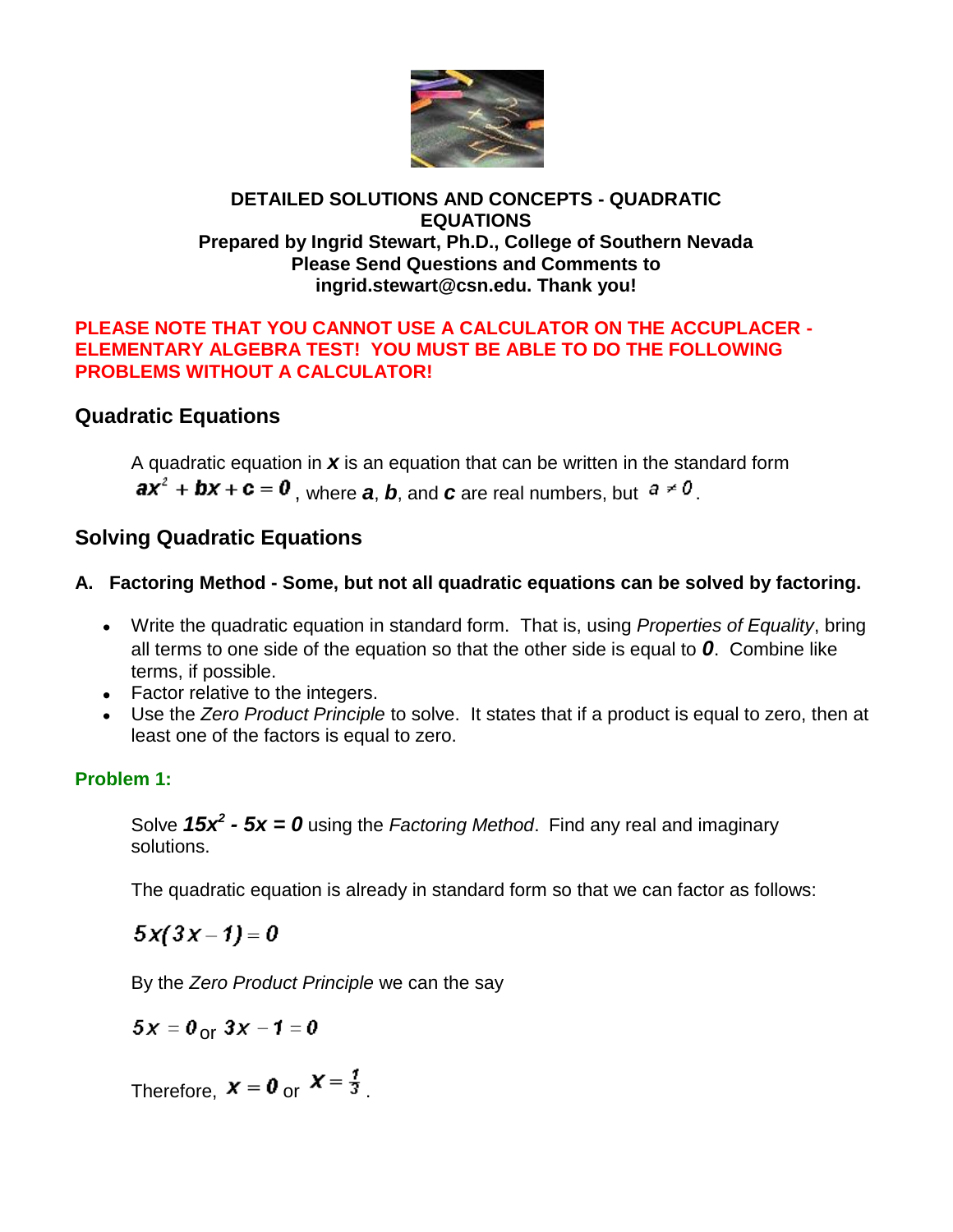Check:

Please note that if we check these solutions in the original equation, we find the following:

Given 15 $x^2$  - 5x = 0 and using  $x = 0$ , is 15(0)<sup>2</sup> - 5(0) equal to 0? Yes! Therefore the solution is correct!

Given  $15x^2 - 5x = 0$  and using  $x = \frac{1}{3}$ , is  $\frac{1}{3}$   $\frac{1}{3}$   $\frac{1}{3}$   $\frac{1}{3}$   $\frac{1}{3}$  equal to *0*? Yes, because  $\frac{15}{9} - \frac{5}{3} = \frac{15}{9} - \frac{15}{9}$ ! Therefore the solution is correct!

### **Problem 2:**

Solve  $x^2$  +  $5x = -6$  using the *Factoring Method*. Find any real and imaginary solutions.

Rewriting the equation in standard form yields  $x^2 + 5x + 6 = 0$ .

We notice that we have a trinomial, which we can factor as follows:

 $(x + 3)(x + 2) = 0$ 

By the *Zero Product Principle* we can the say

 $x + 3 = 0$  or  $x + 2 = 0$ 

Therefore,  $x = -3$  or  $x = -2$ .

Check:

Please note that if we check these solutions in the original equation, we find the following:

Given  $x^2 + 5x = -6$  and using  $x = -3$ , is  $(-3)^2 + 5(-3)$  equal to  $-6$ ? Yes! Therefore the solution is correct!

Given  $x^2 + 5x = -6$  and using  $x = -2$ , is  $(-2)^2 + 5(-2)$  equal to  $-6$ ? Yes! Therefore the solution is correct!

### **Problem 3:**

Solve  $x^2$  - 4x + 4 = 0 using the *Factoring Method*. Find any real and imaginary solutions.

We notice that we have a trinomial, which we can factor as follows:

 $(x - 2)(x - 2) = 0$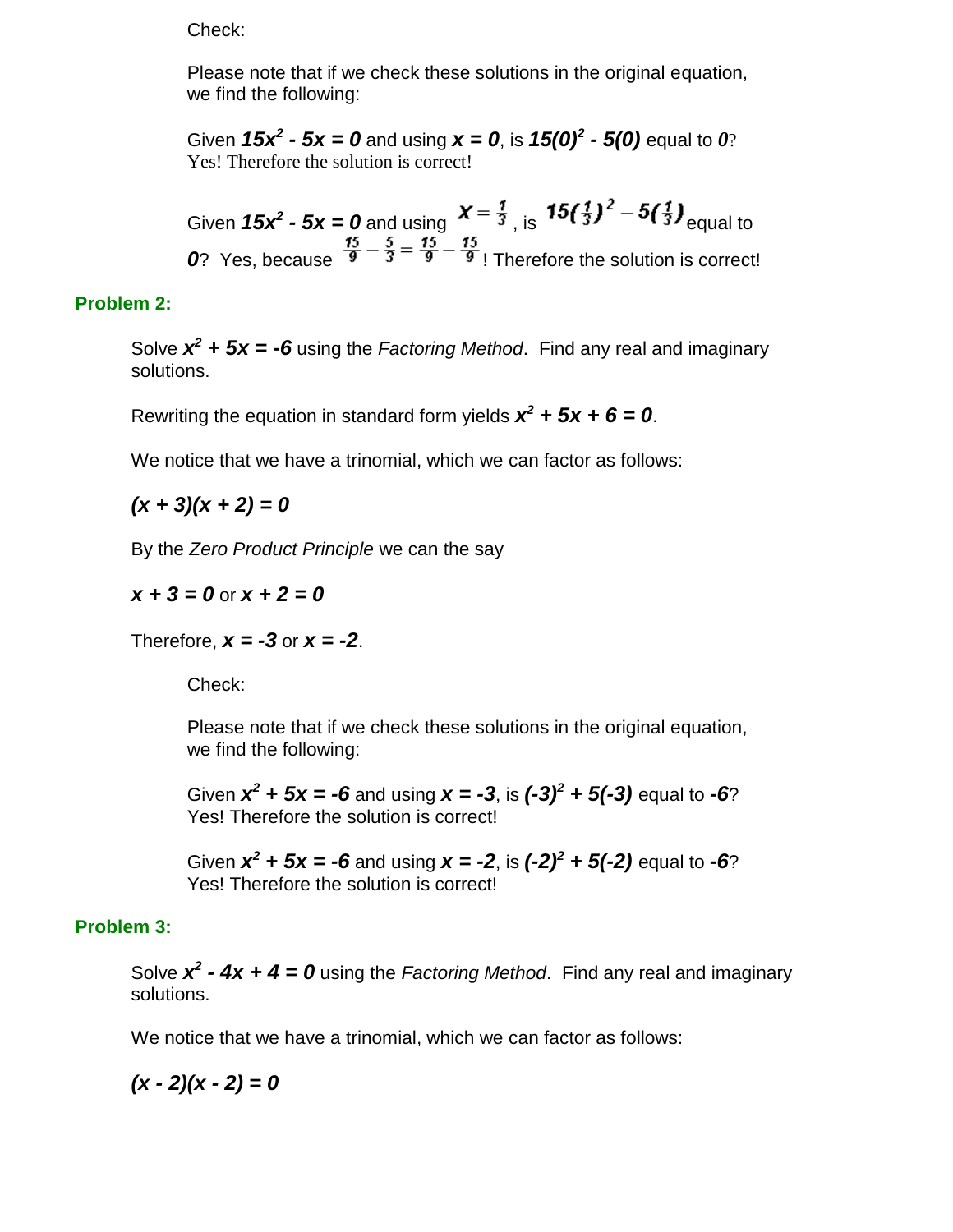By the *Zero Product Principle* we can the say

*x - 2 = 0* or *x - 2 = 0*

Therefore, *x = 2* in both cases. Sometimes the *2* is considered to be a **double root**.

**B. Square Root Method -** All quadratic equations can be solved by this method which uses the *Square Root Property*. However, we might want to avoid this method for some quadratic equations because it can get very cumbersome.

- Isolate the squared term on one side of the equation. Be sure its coefficient is a **positive** *1* !!!!!!
- Apply the *Square Root Property*.
- If necessary, further isolate the variable.

# **The Square Root Property**

If *u* is an algebraic expression containing a variable and *d* is a constant, then

 $\mathbf{u}^2 = \mathbf{d}$  has exactly two solutions, namely

 $\boldsymbol{u} = \sqrt{\boldsymbol{d}}$  and  $\boldsymbol{u} = -\sqrt{\boldsymbol{d}}$  or simply  $\boldsymbol{u} = \pm \sqrt{\boldsymbol{d}}$ .

# **Problem 4:**

Solve *x 2 - 16 = 0* using the *Square Root Method*. Find any real and imaginary solutions.

Isolate the squared term

$$
x^2=16
$$

and use the *Square Root Property*

$$
\chi=\pm\sqrt{16}
$$

then  $x = 4$  or  $x = -4$ .

# **Problem 5:**

Solve *x 2 - 5 = 0* using the *Square Root Method*. Find any real and imaginary solutions.

Isolate the squared term

$$
x^2=5
$$

and use the *Square Root Property*

$$
\pmb{\chi}=\pm\sqrt{5}
$$

Therefore,  $x = \sqrt{5}$  or  $x = -\sqrt{5}$ .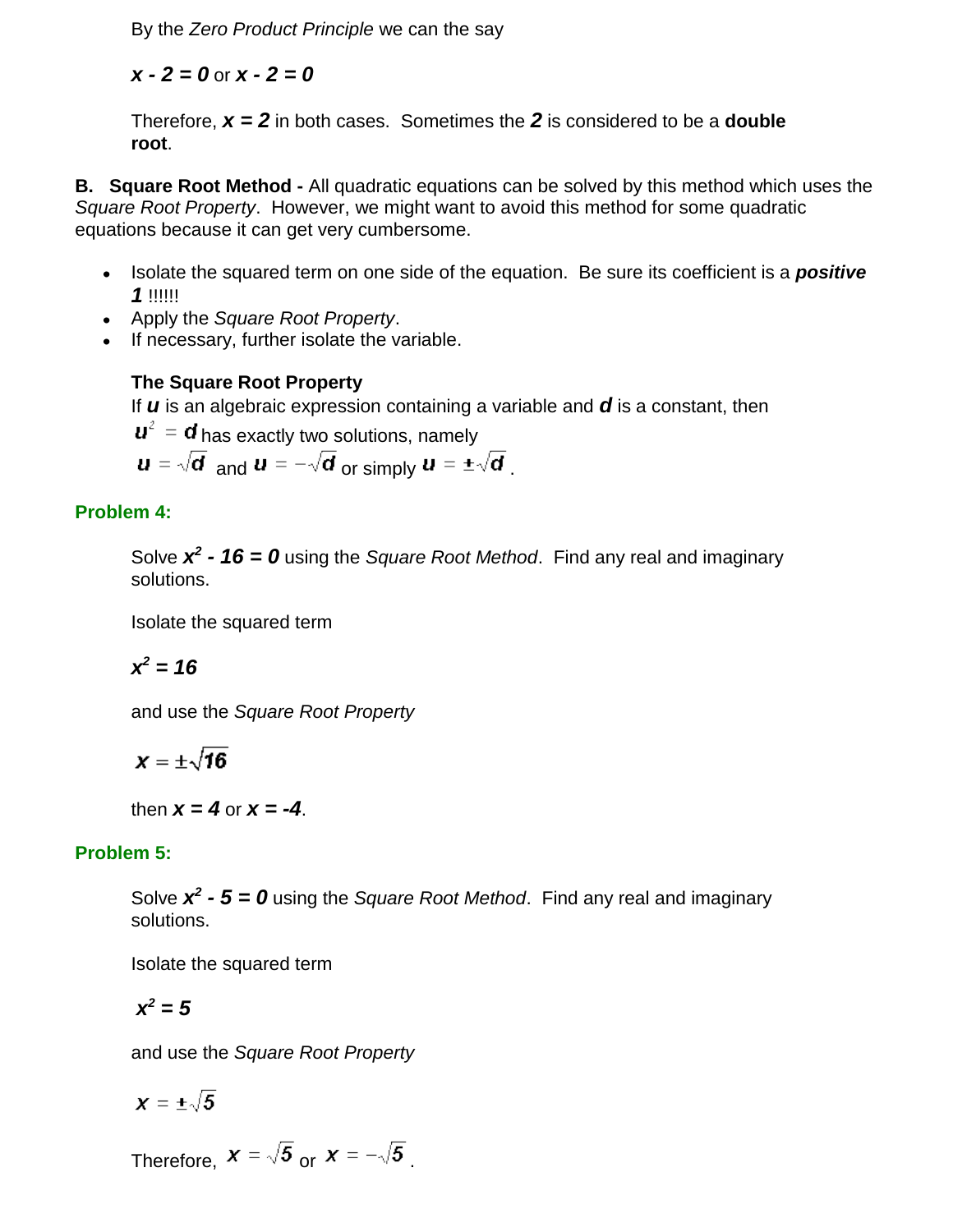## **Problem 6:**

Solve  $(x - 2)^2 + 8 = 0$  using the *Square Root Method*. Find any real and imaginary solutions.

Isolate the squared term

$$
(x-2)^2=-8
$$

use the *Square Root Property*

 $x-2=\pm \sqrt{-8}$ 

Please observe that we found an imaginary number. This means we have an imaginary solution.

We can further isolate the variable

$$
x=2\pm\sqrt{-8}
$$

and lastly simplify the square root as follows:

 $x = 2 + 2i\sqrt{2}$ 

Therefore, 
$$
x = 2 + 2i\sqrt{2}
$$
 or  $x = 2 - 2i\sqrt{2}$ 

**C. Quadratic Formula Method -** This method can be used to solve any type of quadratic equation. The *Quadratic Formula* was derived by first applying the *Square Completion Method* to the general form of the quadratic equation  $ax^2 + bx + c = 0$  and then using the *Square Root Method* to solve for *x*.

## **The Quadratic Formula**

The solutions of a quadratic equation in general form  $ax^2$  + bx + c = 0 with  $a \ne 0$  are given by

$$
x=\frac{-b\pm\sqrt{b^2-4ac}}{2a}
$$

- Write the quadratic equation in standard form. That is, using properties of equality, bring all terms to one side of the equation so that the other side is equal to *0*. Combine like terms, if possible.
- **a** is the coefficient of  $x^2$ , **b** is the coefficient of **x**, and **c** is the constant.

Note: *b* and/or *c* can be zero or a negative number!!! *a* cannot be equal to zero, but it can be negative.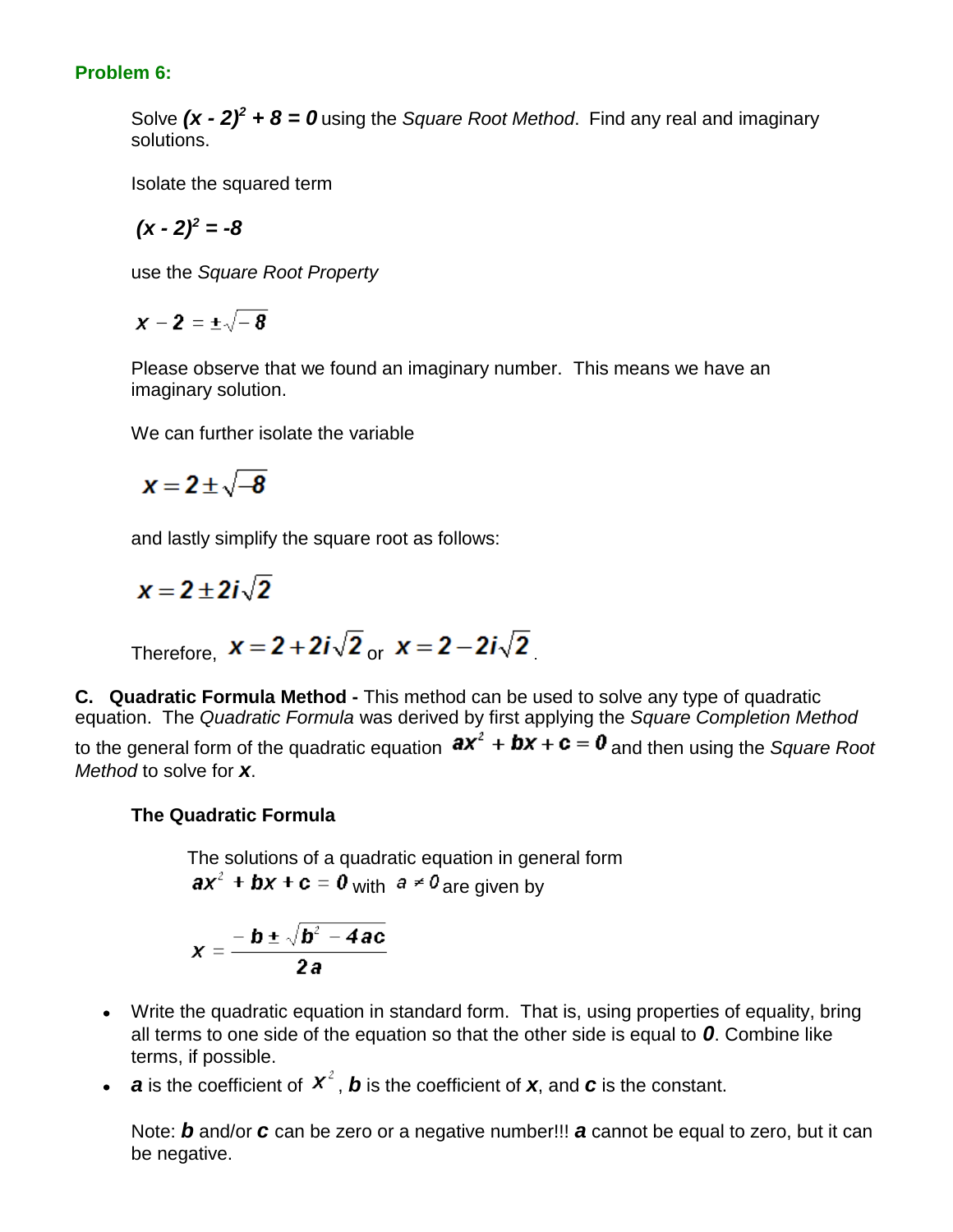- Substitute the values of *a*, *b*, and *c* into the quadratic formula. Be sure to note that a negative value for *b* in the quadratic equation does not replace the negative sign in front of *b* in the formula.
- Perform all arithmetic operations to find simplified solutions, such as adding like terms, simplifying square roots, and reducing fractions.

### **Problem 7:**

Solve  $x^2$  - 10x + 20 = 0 using the *Quadratic Formula Method*. Find any real and imaginary solutions.

For the *Quadratic Formula*, we need the the values  $a = 1$ ,  $b = -10$ , and  $\mathbf{c} = 20$  from the given equation. Then,

$$
X=\frac{-(-10)\pm\sqrt{(-10)^2-4(1)(20)}}{2(1)}
$$

Next, we combine like terms and simplify the radical

$$
X=\frac{10\pm\sqrt{20}}{2}=\frac{10\pm2\sqrt{5}}{2}
$$

and finally, we reduce the answer to lowest term

$$
x=\frac{2(5\pm\sqrt{5})}{2}=5\pm\sqrt{5}
$$

Therefore,  $x = 5 + \sqrt{5}$  or  $x = 5 - \sqrt{5}$ 

### **Problem 8:**

Solve *4x<sup>2</sup> - 8x + 11 = 0* using the *Quadratic Formula Method*. Find any real and imaginary solutions.

In this case, 
$$
\mathbf{a} = 4
$$
  $\mathbf{b} = -8$   $\mathbf{c} = 11$   
\n
$$
x = \frac{-(-8) \pm \sqrt{(-8)^2 - 4(4)(11)}}{2(4)}
$$
\n
$$
x = \frac{8 \pm \sqrt{64 - 176}}{8}
$$
\n
$$
x = \frac{8 \pm \sqrt{-112}}{8}
$$

Please observe that we found an imaginary number. This means we have an imaginary solution.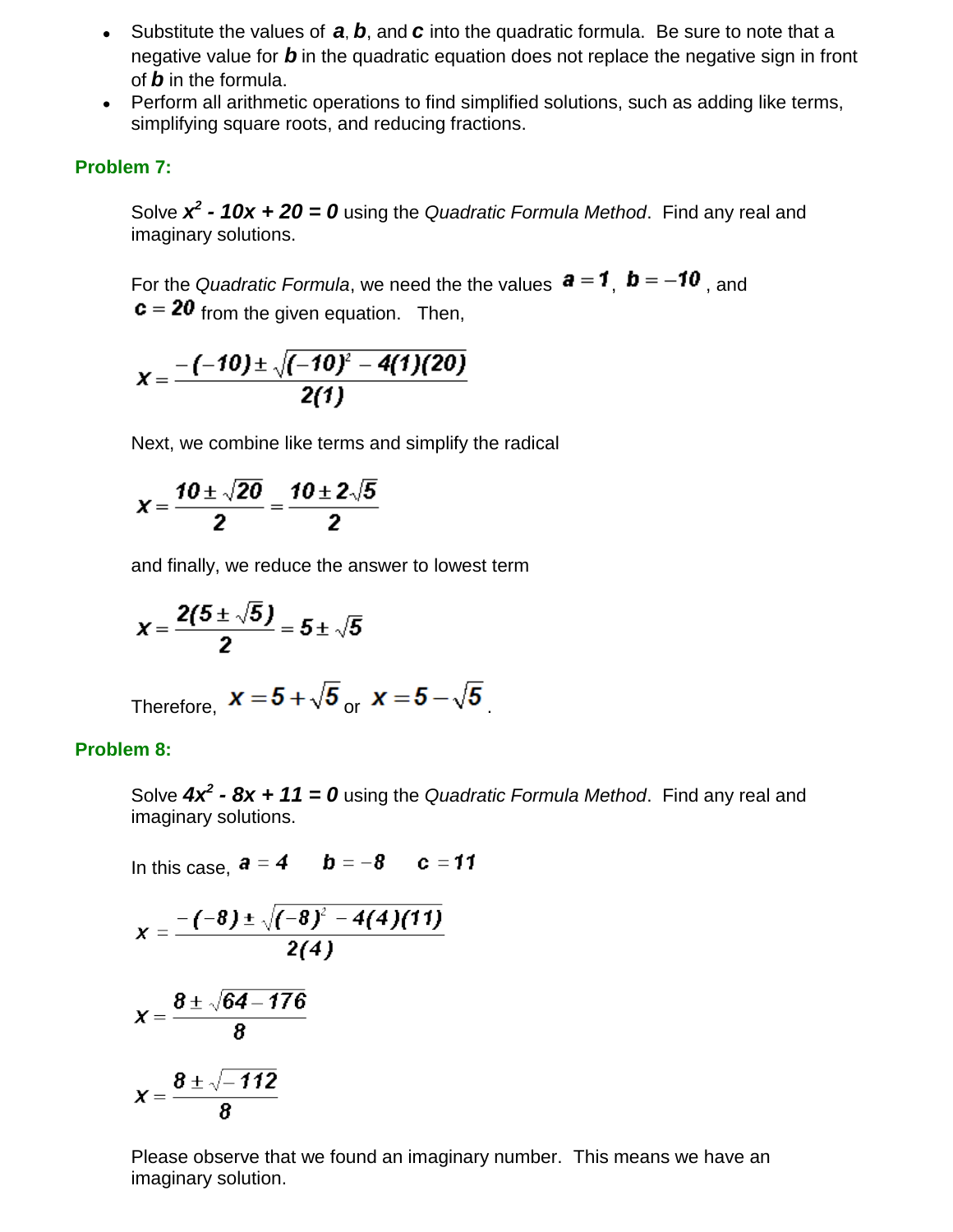We could further simplify to get

$$
X=\frac{8\pm 4i\sqrt{7}}{8}
$$

and finally, we will reduce the fraction to find

$$
x = \frac{2 \pm i\sqrt{7}}{2}
$$
  

$$
x = \frac{2 + i\sqrt{7}}{2}
$$
 or 
$$
x = \frac{2 - i\sqrt{7}}{2}
$$

**Please note that we could NOT have solved this quadratic equation by the**  *Factoring Method***.** 

#### **Problem 9:**

Solve *x 2 - 9 = 0* using the *Quadratic Formula*, *Factoring*, and the *Square Root Property*. Find any real and imaginary solutions.

### **a. Using the Quadratic Formula**

In this case,  $\mathbf{a} = 1$ ,  $\mathbf{b} = 0$ , and  $\mathbf{c} = -9$ 

$$
x = \frac{-0 \pm \sqrt{0^2 - 4(1)(-9)}}{2(1)}
$$
  

$$
x = \frac{\pm \sqrt{36}}{2}
$$

$$
x=\pm 3
$$

Therefore,  $x = -3$  or  $x = 3$ .

**Please note that we could have solved this quadratic equation also by using the** *Factoring* **or** *Square Root Methods***.**

### **b. Using Factoring and the Zero Product Principle**

Solve  $x^2 - 9 = 0$ .

Notice that the are dealing with a *Difference of Squares*  $x^2 - a^2 = (x - a)(x + a)$  where  $a = 3$ .

Therefore, we can factor as follows:

 $(x-3)(x+3)=0$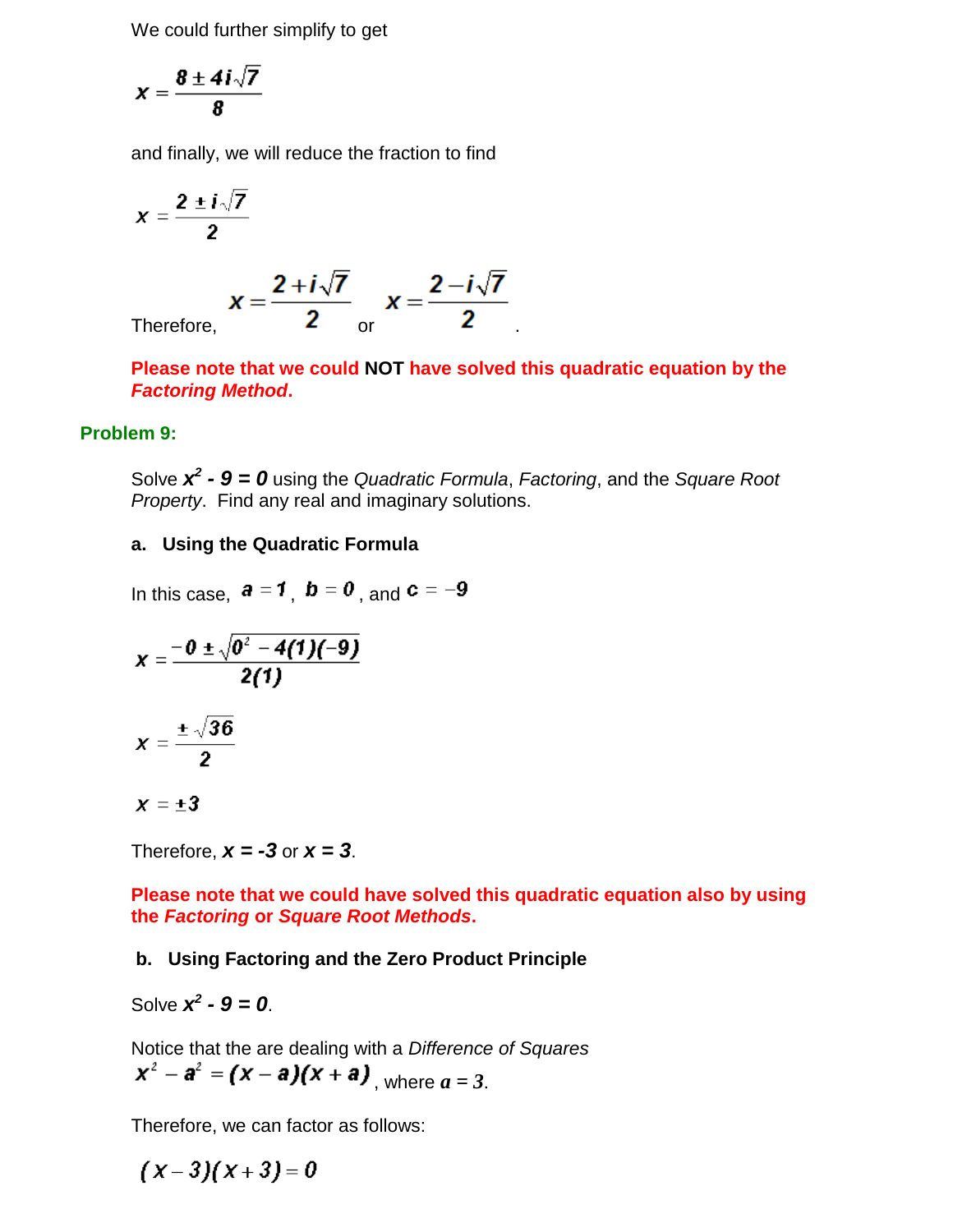Therefore,  $x = 3$  or  $x = -3$ .

Check:

Please note that if we check these solutions in the original equation, we find the following:

Given  $x^2 - 9 = 0$  and using  $x = 3$ , is  $(3)^2 - 9$  equal to 0? Yes! Therefore the solution is correct!

Given  $x^2 - 9 = 0$  and using  $x = -3$ , is  $(-3)^2 - 9$  equal to 0? Yes! Therefore the solution is correct!

### **c. Using the Square Root Property**

Solve  $x^2 - 9 = 0$ .

Isolate the squared term

$$
x^2=9
$$

and use the *Square Root Property*

 $x = \pm \sqrt{9}$ 

then  $X = 3$  or  $X = -3$ 

### **Problem 10:**

If 
$$
3x^2 - 2x + 7 = 0
$$
, then  $\left(x - \frac{1}{3}\right)^2$  is equal to what number?

This is tricky! The only option we have is to see if the quantity  $\left(x-\frac{1}{3}\right)^2$  is hiding somewhere in  $3x^2 - 2x + 7 = 0$ 

First of all, let's multiply out  $\left(x-\frac{1}{3}\right)^2$  to get

$$
\left(X-\frac{1}{3}\right)^2 = \left(X-\frac{1}{3}\right)\left(X-\frac{1}{3}\right)
$$

$$
= X^2 - \frac{2}{3}X + \frac{1}{9}
$$

Certainly, we could write  $3x^2 - 2x + 7 = 0$  as  $3(x^2 - \frac{2}{3}x) + 7 = 0$ . That is, we factored a *3* out of the first two terms.

The terms enclosed in the parentheses now look like the first two terms of  $x^2 - \frac{2}{3}x + \frac{1}{9}$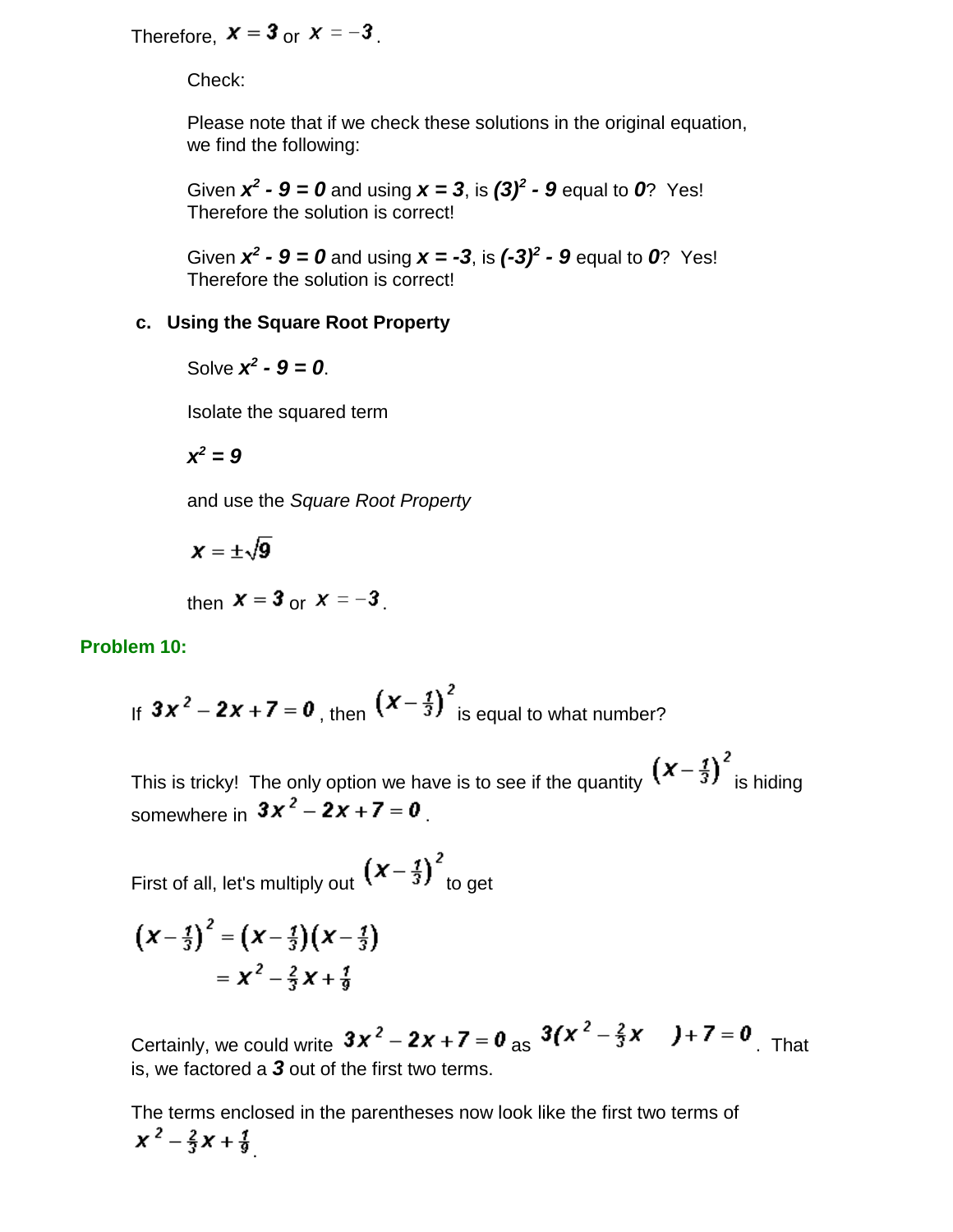So how could be insert a  $\frac{7}{9}$  without changing the value of the quadratic equation?

Watch this! If we were to insert a  $\frac{3}{9}$  into the parentheses then actually we changed the value of the left side by  $3\binom{1}{9}$  because there is a 3 in front of the parentheses.

However, if we were to do the following we would not have changed the value of the left side at all:

$$
3\left(x^{2}-\frac{2}{3}x+\frac{1}{9}\right)+7-3\left(\frac{1}{9}\right)=0
$$

Note that we both added and subtracted  $3\binom{3}{3}$  on the left side. In effect, nothing happened except a change in appearance!

We can further write

$$
3\left(x^{2}-\frac{2}{3}x+\frac{1}{9}\right)+7-\frac{1}{3}=0
$$
  
3\left(x-\frac{1}{3}\right)^{2}+\frac{20}{3}=0

Again, we have not changed the value of the left side of the original equation  $3x^2 - 2x + 7 = 0$ , just its appearance!

Now, given  $3(x-\frac{1}{3})^2+\frac{20}{9}=0$ , we can solve for the quantity  $(x-\frac{1}{3})^2$  as follows:

$$
3\left(x - \frac{1}{3}\right)^2 = -\frac{20}{3}
$$
  

$$
\frac{1}{3}\left[3\left(x - \frac{1}{3}\right)^2\right] = -\frac{20}{3}\left(\frac{1}{3}\right)
$$
  
and we find  $\left(x - \frac{1}{3}\right)^2 = -\frac{20}{9}$ 

#### **Problem 11:**

The monthly profit, *P*, in thousands of dollars, of a company can be estimated by the formula  $P = -3x^2 + 30x + 12$ , where x is the number of units produced and sold per month. Find the profit when 5 units are sold in one month.

$$
P = -3(5)^2 + 30(5) + 12
$$

## *P = 87*

**That is, when 5 units are sold in one month the profit is** *\$87,000* **because the formula is given in thousands of dollars.**